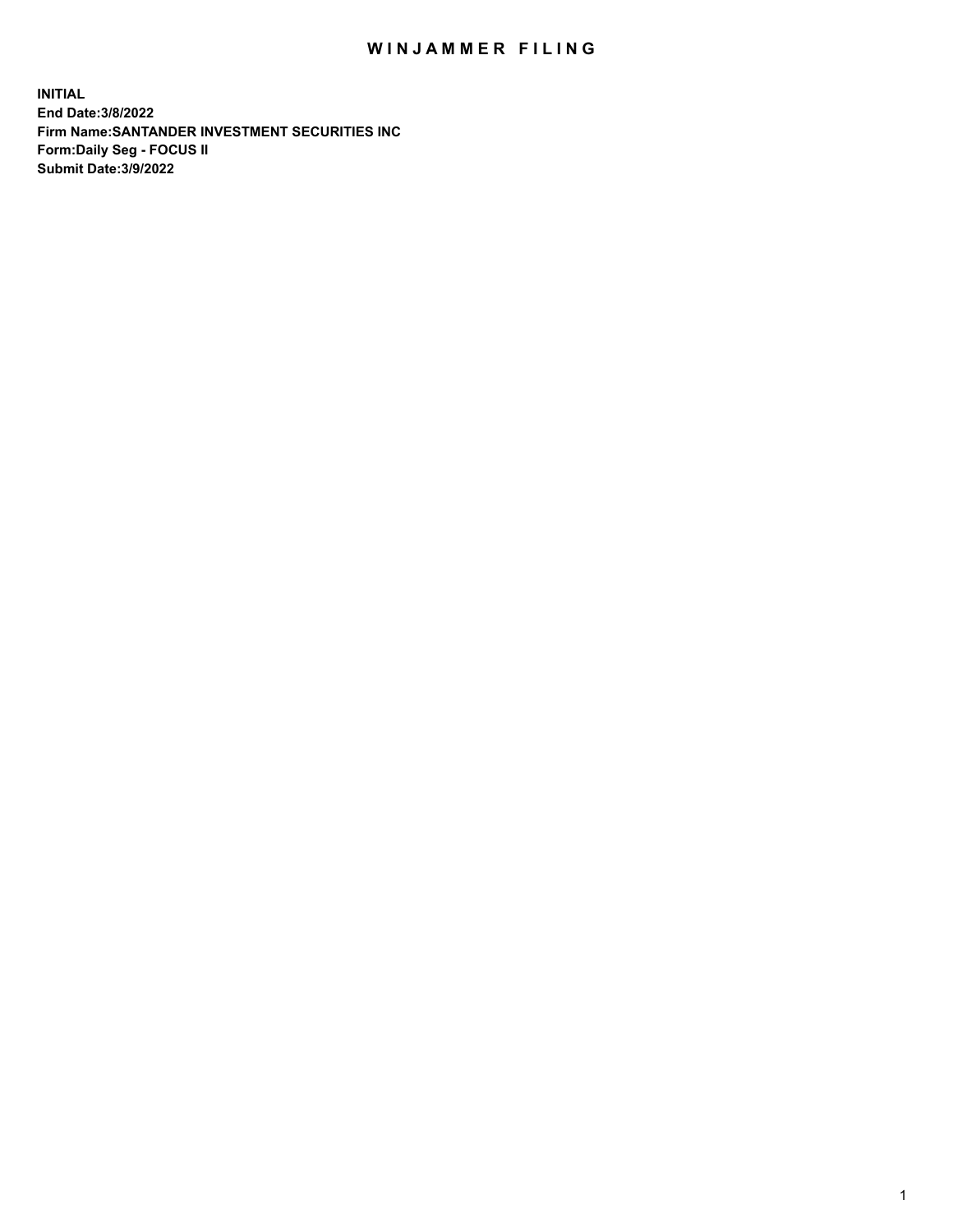**INITIAL End Date:3/8/2022 Firm Name:SANTANDER INVESTMENT SECURITIES INC Form:Daily Seg - FOCUS II Submit Date:3/9/2022 Daily Segregation - Cover Page**

| $-99.99$ and $-99.0$                                                              |                                                      |
|-----------------------------------------------------------------------------------|------------------------------------------------------|
| Name of Company                                                                   | <b>SANTANDER INVESTMENT</b><br><b>SECURITIES INC</b> |
| <b>Contact Name</b>                                                               | <b>Richard Ro</b>                                    |
| <b>Contact Phone Number</b>                                                       | (212) 350-3662                                       |
| <b>Contact Email Address</b>                                                      | richard.ro@santander.us                              |
| FCM's Customer Segregated Funds Residual Interest Target (choose one):            |                                                      |
| a. Minimum dollar amount: ; or                                                    | 70,000,000                                           |
| b. Minimum percentage of customer segregated funds required:% ; or                | $\overline{\mathbf{0}}$                              |
| c. Dollar amount range between: and; or                                           | 0 <sub>0</sub>                                       |
| d. Percentage range of customer segregated funds required between:% and%.         | 0 <sub>0</sub>                                       |
| FCM's Customer Secured Amount Funds Residual Interest Target (choose one):        |                                                      |
| a. Minimum dollar amount: ; or                                                    | $\frac{0}{0}$                                        |
| b. Minimum percentage of customer secured funds required:%; or                    |                                                      |
| c. Dollar amount range between: and; or                                           | 0 <sub>0</sub>                                       |
| d. Percentage range of customer secured funds required between:% and%.            | 0 <sub>0</sub>                                       |
| FCM's Cleared Swaps Customer Collateral Residual Interest Target (choose one):    |                                                      |
| a. Minimum dollar amount: ; or                                                    | $\overline{\mathbf{0}}$                              |
| b. Minimum percentage of cleared swaps customer collateral required:%; or         | $\underline{\mathbf{0}}$                             |
| c. Dollar amount range between: and; or                                           | 0 <sub>0</sub>                                       |
| d. Percentage range of cleared swaps customer collateral required between:% and%. | 0 <sub>0</sub>                                       |

Attach supporting documents CH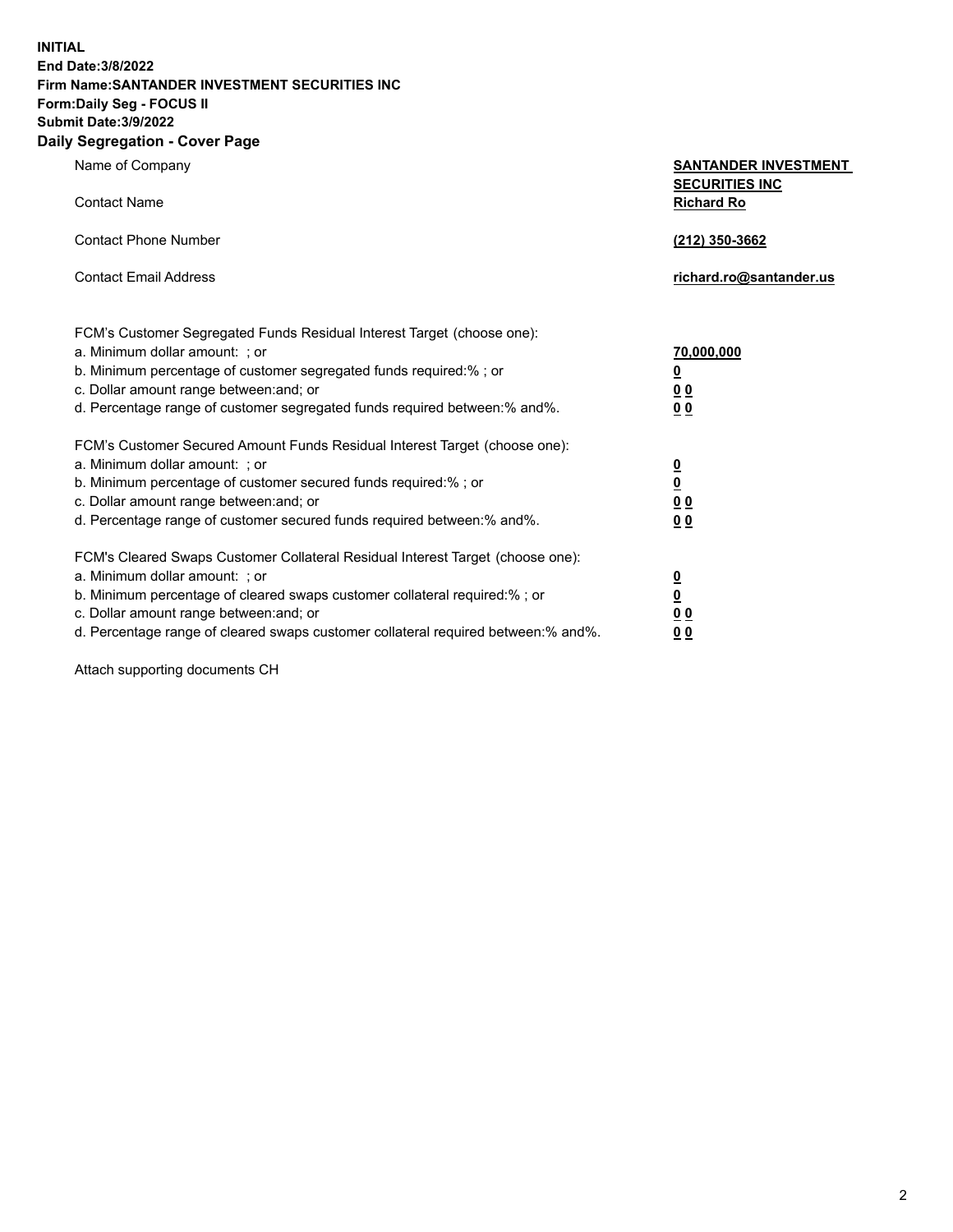## **INITIAL End Date:3/8/2022 Firm Name:SANTANDER INVESTMENT SECURITIES INC Form:Daily Seg - FOCUS II Submit Date:3/9/2022 Daily Segregation - Secured Amounts** Foreign Futures and Foreign Options Secured Amounts Amount required to be set aside pursuant to law, rule or regulation of a foreign government or a rule of a self-regulatory organization authorized thereunder 1. Net ledger balance - Foreign Futures and Foreign Option Trading - All Customers A. Cash **0** [7315] B. Securities (at market) **0** [7317] 2. Net unrealized profit (loss) in open futures contracts traded on a foreign board of trade **0** [7325] 3. Exchange traded options a. Market value of open option contracts purchased on a foreign board of trade **0** [7335] b. Market value of open contracts granted (sold) on a foreign board of trade **0** [7337] 4. Net equity (deficit) (add lines 1. 2. and 3.) **0** [7345] 5. Account liquidating to a deficit and account with a debit balances - gross amount **0** [7351]

Less: amount offset by customer owned securities **0** [7352] **0** [7354] 6. Amount required to be set aside as the secured amount - Net Liquidating Equity Method (add lines 4 and 5) **0** [7355] 7. Greater of amount required to be set aside pursuant to foreign jurisdiction (above) or line 6. **0** [7360] FUNDS DEPOSITED IN SEPARATE REGULATION 30.7 ACCOUNTS 1. Cash in banks A. Banks located in the United States **0** [7500] B. Other banks qualified under Regulation 30.7 **0** [7520] **0** [7530] 2. Securities A. In safekeeping with banks located in the United States **0** [7540] B. In safekeeping with other banks qualified under Regulation 30.7 **0** [7560] **0** [7570] 3. Equities with registered futures commission merchants A. Cash **0** [7580] B. Securities **0** [7590] C. Unrealized gain (loss) on open futures contracts **0** [7600] D. Value of long option contracts **0** [7610] E. Value of short option contracts **0** [7615] **0** [7620] 4. Amounts held by clearing organizations of foreign boards of trade A. Cash **0** [7640] B. Securities **0** [7650] C. Amount due to (from) clearing organization - daily variation **0** [7660] D. Value of long option contracts **0** [7670] E. Value of short option contracts **0** [7675] **0** [7680] 5. Amounts held by members of foreign boards of trade A. Cash **0** [7700] B. Securities **0** [7710] C. Unrealized gain (loss) on open futures contracts **0** [7720] D. Value of long option contracts **0** [7730] E. Value of short option contracts **0** [7735] **0** [7740] 6. Amounts with other depositories designated by a foreign board of trade **0** [7760] 7. Segregated funds on hand **0** [7765] 8. Total funds in separate section 30.7 accounts **0** [7770] 9. Excess (deficiency) Set Aside for Secured Amount (subtract line 7 Secured Statement Page 1 from Line 8) **0** [7380] 10. Management Target Amount for Excess funds in separate section 30.7 accounts **0** [7780] 11. Excess (deficiency) funds in separate 30.7 accounts over (under) Management Target **0** [7785]

**0** [7305]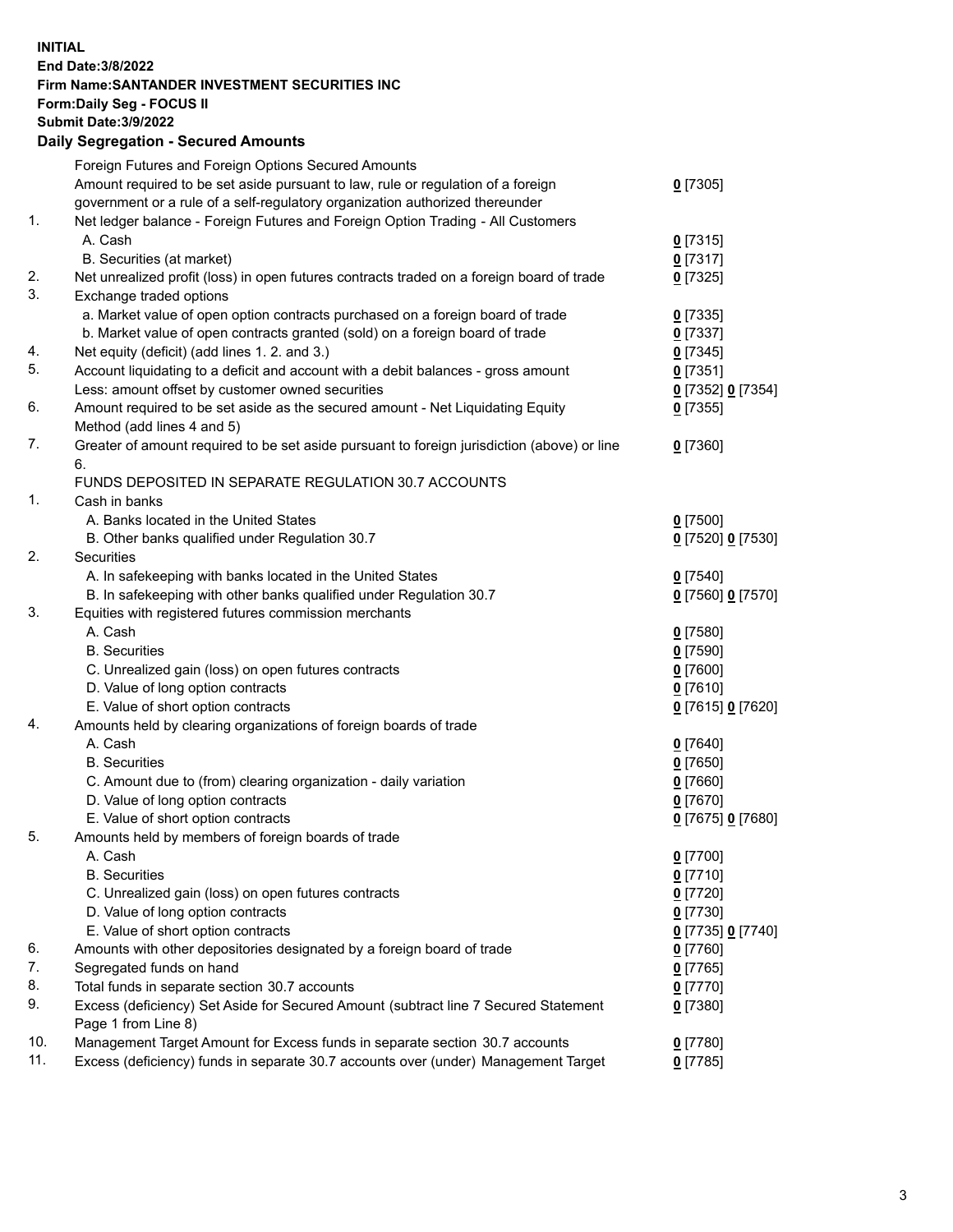| <b>INITIAL</b> | End Date: 3/8/2022<br>Firm Name: SANTANDER INVESTMENT SECURITIES INC<br><b>Form:Daily Seg - FOCUS II</b><br><b>Submit Date: 3/9/2022</b><br>Daily Segregation - Segregation Statement |                       |
|----------------|---------------------------------------------------------------------------------------------------------------------------------------------------------------------------------------|-----------------------|
|                | SEGREGATION REQUIREMENTS(Section 4d(2) of the CEAct)                                                                                                                                  |                       |
| 1.             | Net ledger balance                                                                                                                                                                    |                       |
|                | A. Cash                                                                                                                                                                               | 3,463,513,381 [7010]  |
|                | B. Securities (at market)                                                                                                                                                             | $0$ [7020]            |
| 2.             | Net unrealized profit (loss) in open futures contracts traded on a contract market                                                                                                    | -1,072,496,026 [7030] |
| 3.             | Exchange traded options                                                                                                                                                               |                       |
|                | A. Add market value of open option contracts purchased on a contract market                                                                                                           | 87,648,483 [7032]     |
|                | B. Deduct market value of open option contracts granted (sold) on a contract market                                                                                                   | -38,684,244 [7033]    |
| 4.             | Net equity (deficit) (add lines 1, 2 and 3)                                                                                                                                           | 2,439,981,594 [7040]  |
| 5.             | Accounts liquidating to a deficit and accounts with                                                                                                                                   |                       |
|                | debit balances - gross amount                                                                                                                                                         | $0$ [7045]            |
|                | Less: amount offset by customer securities                                                                                                                                            | 0 [7047] 0 [7050]     |
| 6.             | Amount required to be segregated (add lines 4 and 5)                                                                                                                                  | 2,439,981,594 [7060]  |
|                | FUNDS IN SEGREGATED ACCOUNTS                                                                                                                                                          |                       |
| 7.             | Deposited in segregated funds bank accounts                                                                                                                                           |                       |
|                | A. Cash                                                                                                                                                                               | 244,053,230 [7070]    |
|                | B. Securities representing investments of customers' funds (at market)                                                                                                                | $0$ [7080]            |
|                | C. Securities held for particular customers or option customers in lieu of cash (at                                                                                                   | $0$ [7090]            |
|                | market)                                                                                                                                                                               |                       |
| 8.             | Margins on deposit with derivatives clearing organizations of contract markets                                                                                                        |                       |
|                | A. Cash                                                                                                                                                                               | 2,199,561,181 [7100]  |
|                | B. Securities representing investments of customers' funds (at market)                                                                                                                | $0$ [7110]            |
|                | C. Securities held for particular customers or option customers in lieu of cash (at                                                                                                   | $0$ [7120]            |
| 9.             | market)                                                                                                                                                                               |                       |
| 10.            | Net settlement from (to) derivatives clearing organizations of contract markets<br>Exchange traded options                                                                            | 19,946,432 [7130]     |
|                | A. Value of open long option contracts                                                                                                                                                | 87,648,483 [7132]     |
|                | B. Value of open short option contracts                                                                                                                                               | -38,684,244 [7133]    |
| 11.            | Net equities with other FCMs                                                                                                                                                          |                       |
|                | A. Net liquidating equity                                                                                                                                                             | $0$ [7140]            |
|                | B. Securities representing investments of customers' funds (at market)                                                                                                                | $0$ [7160]            |
|                | C. Securities held for particular customers or option customers in lieu of cash (at                                                                                                   | $0$ [7170]            |
|                | market)                                                                                                                                                                               |                       |
| 12.            | Segregated funds on hand                                                                                                                                                              | $0$ [7150]            |
| 13.            | Total amount in segregation (add lines 7 through 12)                                                                                                                                  | 2,512,525,082 [7180]  |
| 14.            | Excess (deficiency) funds in segregation (subtract line 6 from line 13)                                                                                                               | 72,543,488 [7190]     |
| 15.            | Management Target Amount for Excess funds in segregation                                                                                                                              | 70,000,000 [7194]     |
| 16.            | Excess (deficiency) funds in segregation over (under) Management Target Amount                                                                                                        | 2,543,488 [7198]      |
|                | <b>Excess</b>                                                                                                                                                                         |                       |